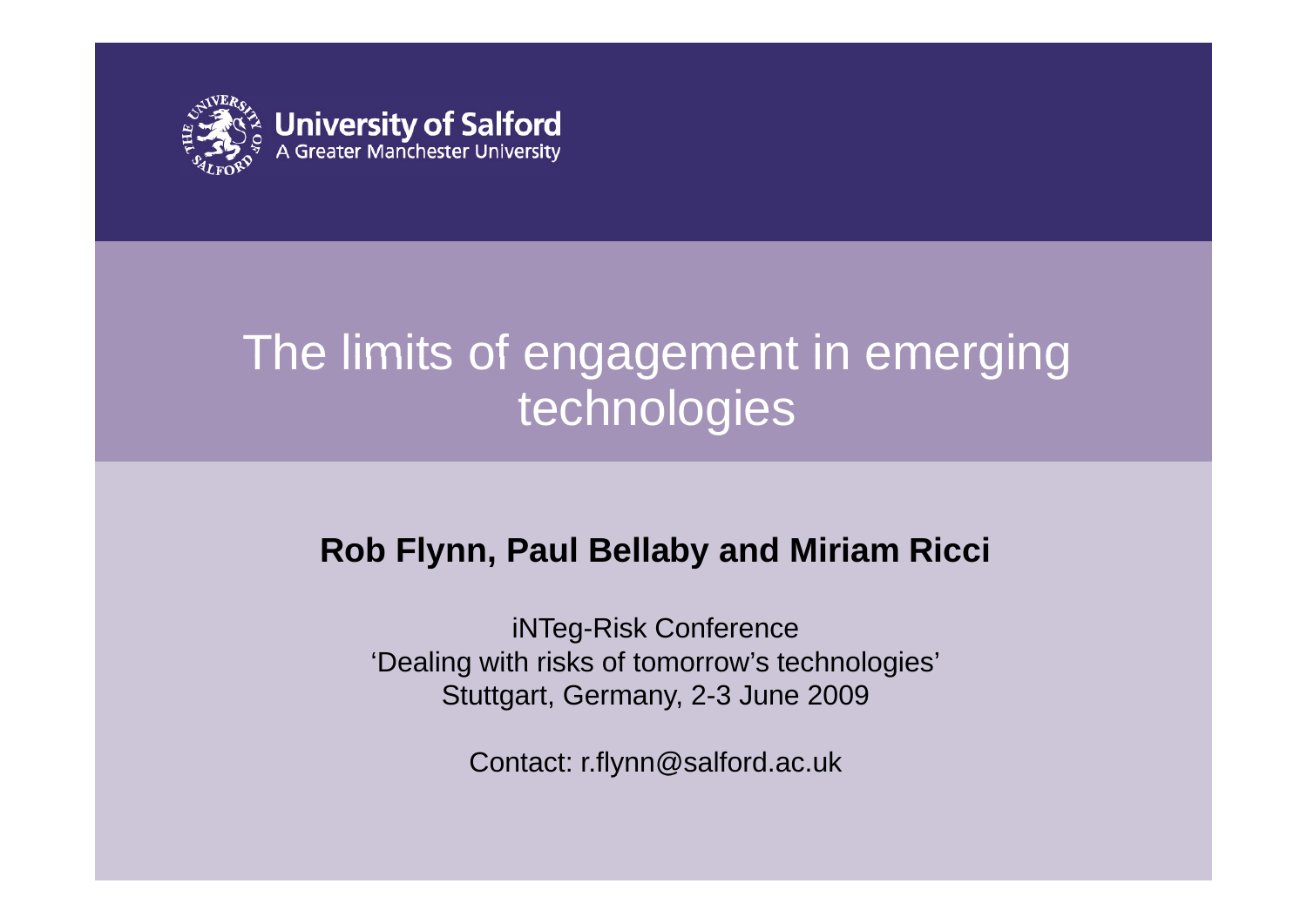

### THEMES OF THE PAPER

- $\bullet$  Context: debate about public perceptions of risk and use of analytic-deliberative methods
- •• Critique of the 'deficit model' in the public understanding of science
- $\bullet$ Proliferation of participatory paradigm: 'Dialogue' and 'Public Engagement'
- 'Upstream' Public Engagement (UPE): its problems and limitations --------
- $\bullet$  Case-study of hydrogen energy technologies – an 'emergent' technology
- *Acknowledgements*: funding by EPSRC 'UKSHEC' and Department for Transport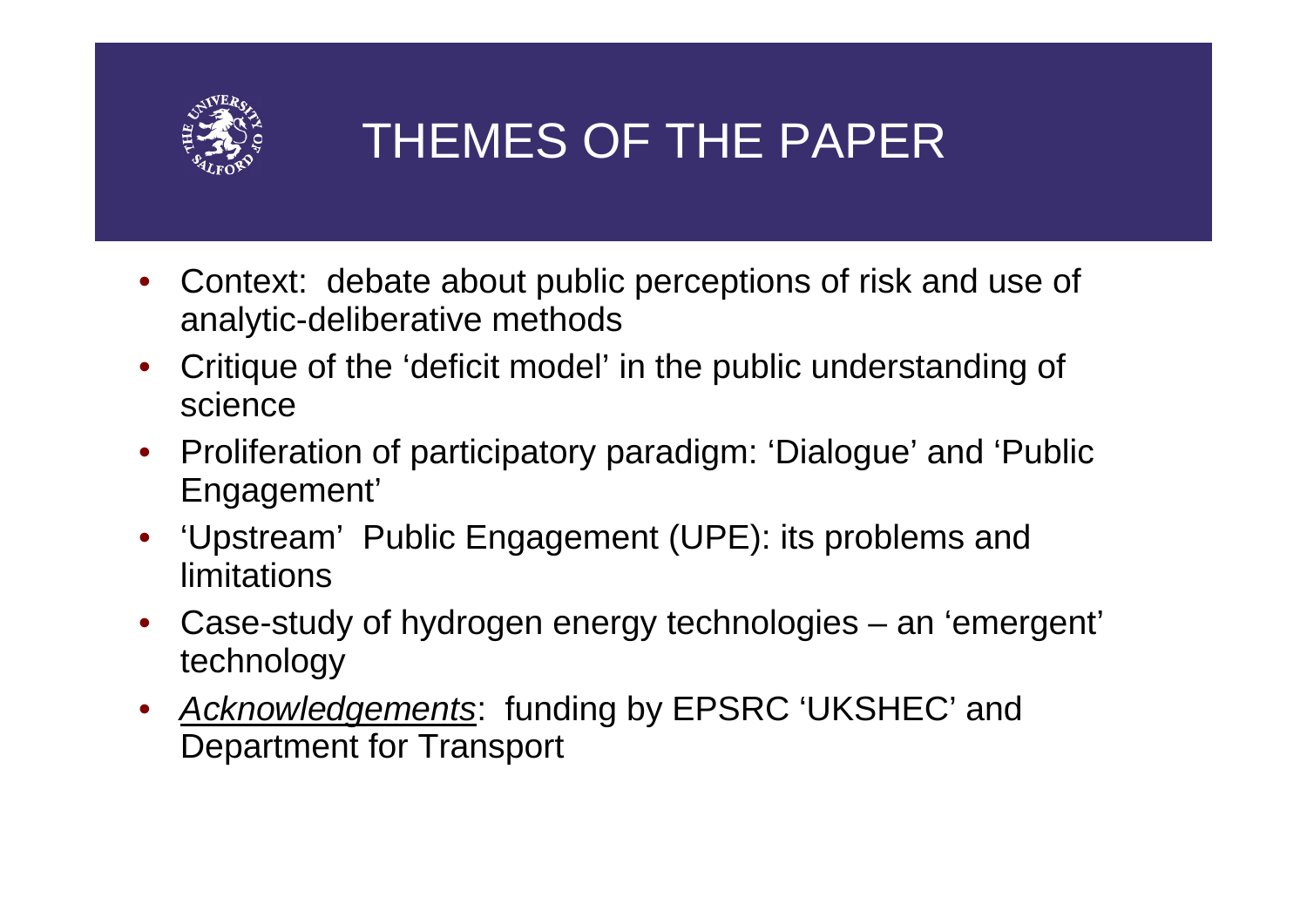

### THEORETICAL LITERATURES

- Sociology of Scientific Knowledge (SSK) and Science and Technology Studies (STS) critique of orthodox 'public understanding of science' approach
- • Irwin, and Irwin & Wynne challenge expert dominance and use of 'deficit model'; they stress importance of lay knowledge
- • Risk Analysis and Analytic-Deliberative methods (Renn): importance of incorporating citizen perspectives to enhance legitimacy and trust
- $\bullet$  Deliberative-participatory methods – citizens' juries, citizens' panels, consensus conferences – active engagement?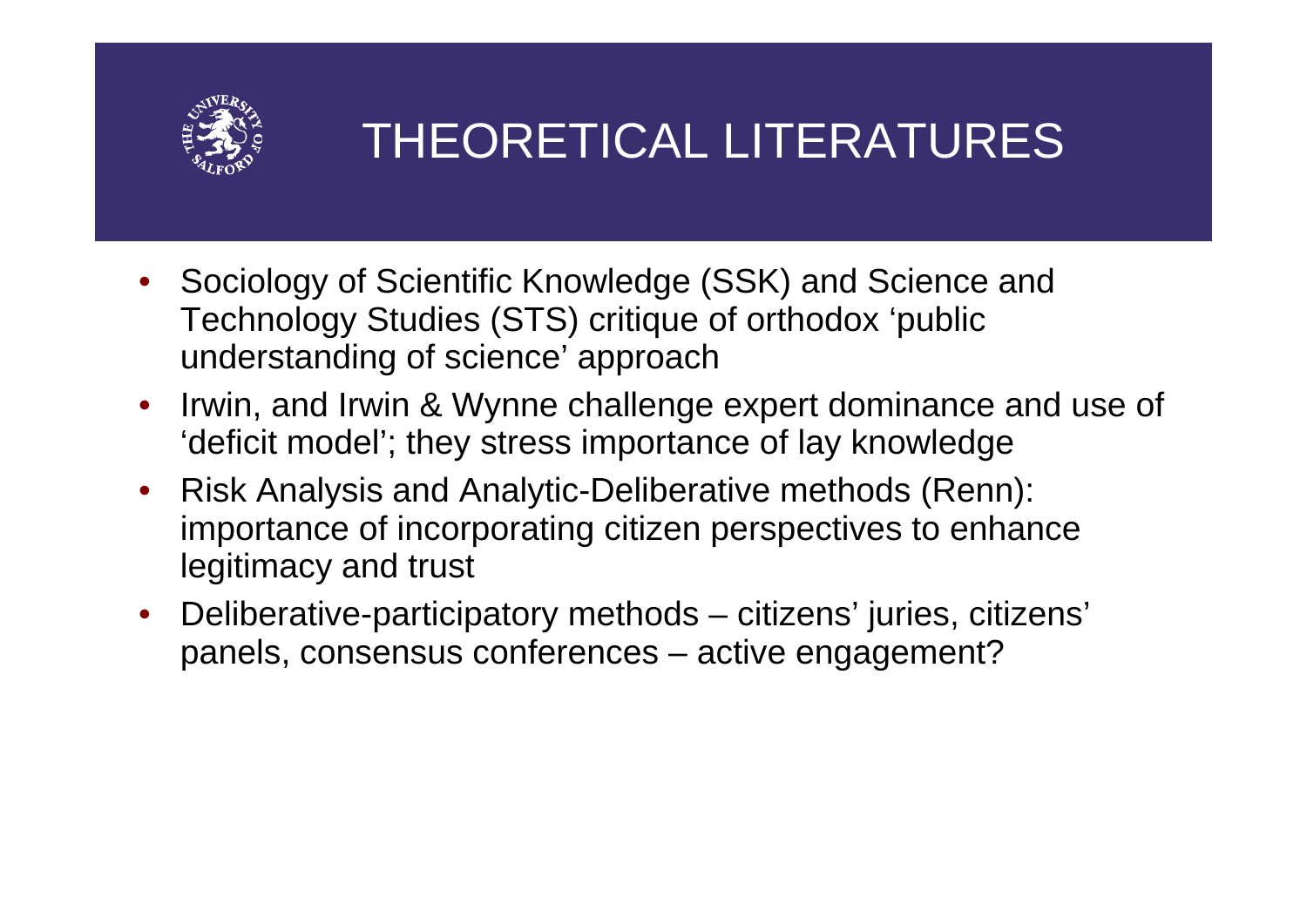

### 'UPSTREAM' Public Engagement?

- $\bullet$  Public consultations over controversial technologies and innovations: e.g. Genetically Modified food; Nanotechnologies
- Wilsdon & Willis (2004): "ASK DEEPER QUESTIONS ABOUT VALUES, VISIONS AND VESTED INTERESTS"

 facilitate debate at the earliest stages of agenda-setting, as well as during Research and Development

"Why this technology? Why not another? Who needs it? Who is controlling it? Who will benefit from it?" etc, etc.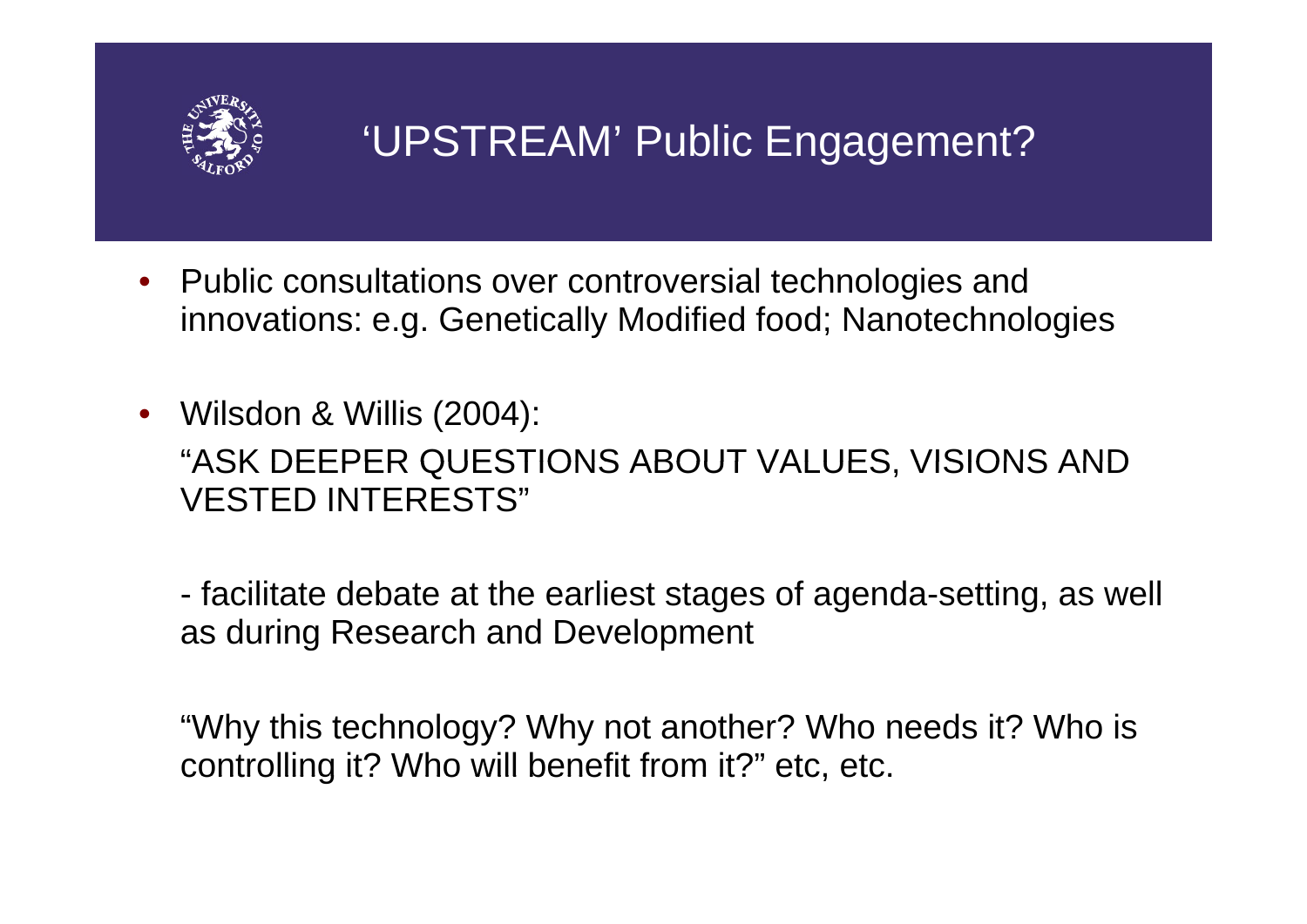

### Criticisms of Deliberative methods

- $\bullet$ Procedurally fair and competent?
- • Representativeness of participants: differentiated and heterogeneous 'publics'
- •'tokenism' – legitimating policy rather than forming policy
- $\bullet$ Technocratic: limited or non-empowerment of citizens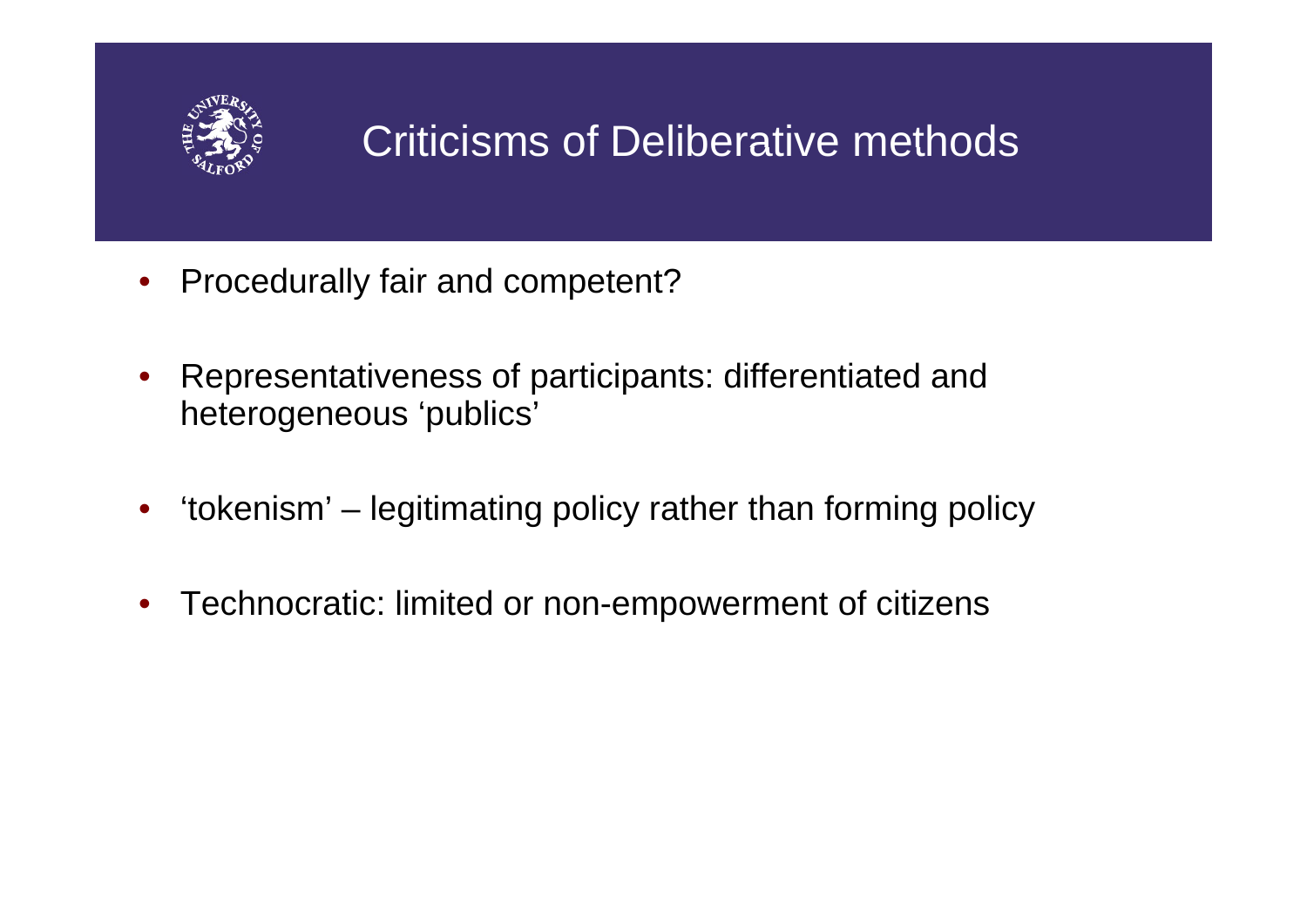

- Cf. GM and Nanotechnologies (Horlick-Jones et al; Pidgeon et al)
- $\bullet$ Involvement of the public is too late
- •Procedures are insufficiently 'deliberative'
- • Continuing uncertainty about the impact of consultation/deliberation on policy
- •Asymmetrical relationship between experts and citizens remains
- •• Wynne (2005) highlighted the "extravagant optimism" surrounding the "mirage" of UPE
- • Stirling (2005) argued participatory discourse may "close down" rather than "open up" debate
- • Petts (2008) shows how deliberative UPE may *undermine* public trust rather than build it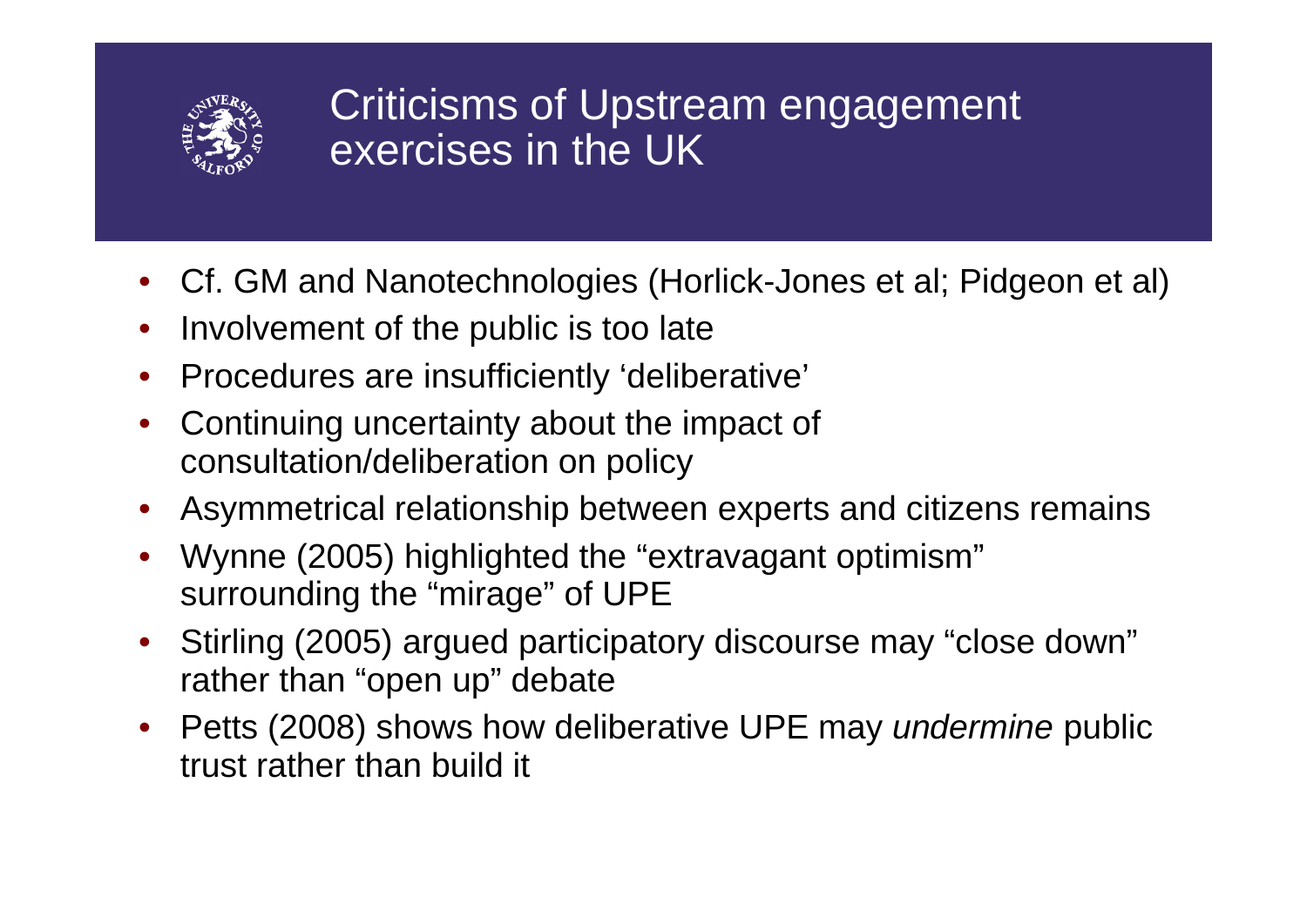

#### PROBLEMS & LIMITS of UPE?

- $\bullet$  How realistic in scientifically uncertain and embryonic (or emergent) technologies?
- How far 'upstream' can UPE effectively go?
	- at the experimental or laboratory stage?
	- at the trials, pilots or demonstration project stage?
	- throughout the Research & Development phase?
- • Wilsdon and Willis (2005) and Cornwall (2008) argue that UPE should be an ongoing, continuous process at all stages.
- •But how feasible? How meaningful for consumers/citizens?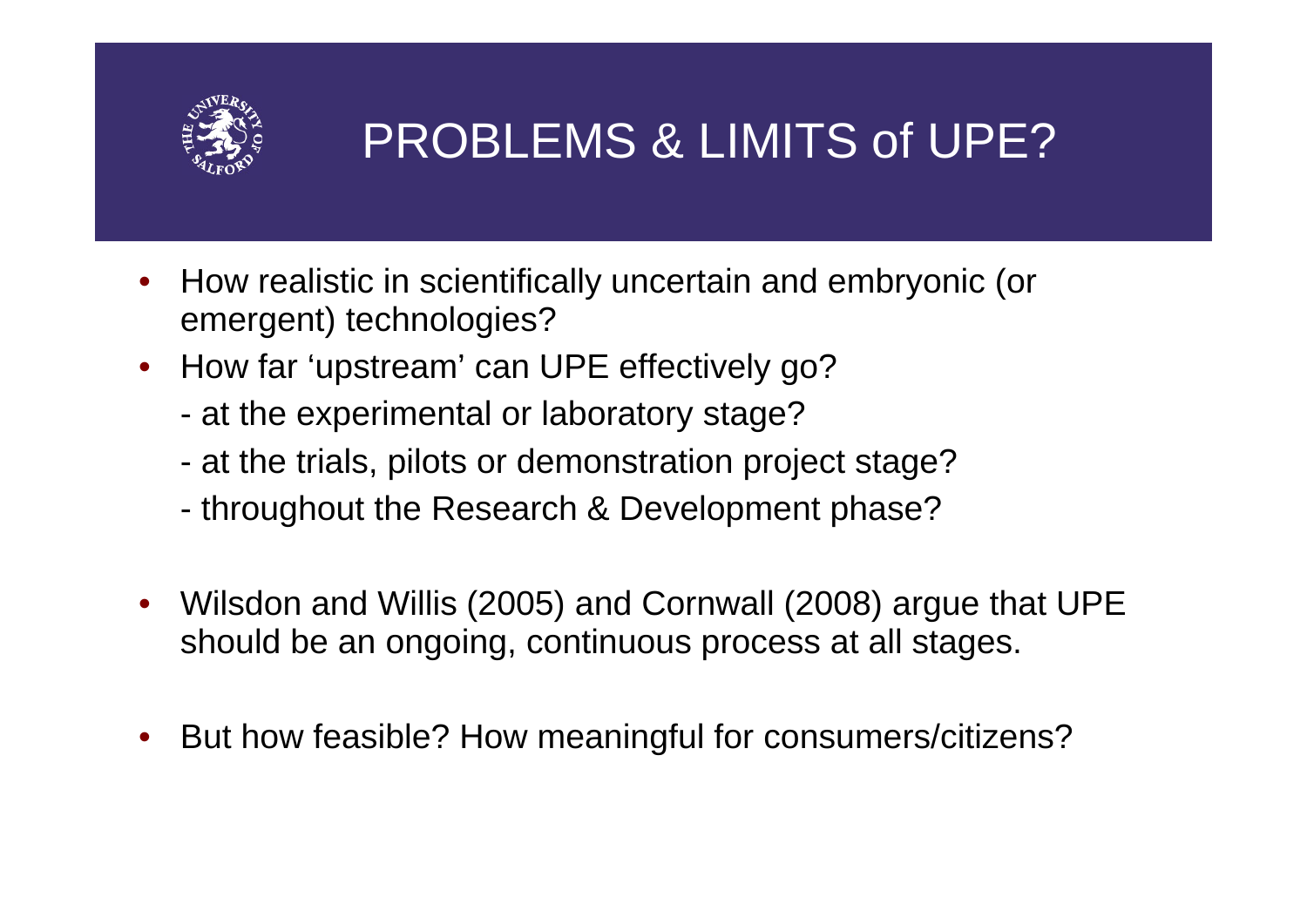

### WHY HYDROGEN ENERGY TECHNOLOGIES?

- • Quest for alternatives to oil-based fuels, due to outstanding challenges posed by climate change and energy (in)security
- •• Attractive fuel and 'energy carrier' - clean at the point of use
- •Can be produced from all primary energy sources
- • Visionary claims: Rifkin – H 2 to democratise the energy order
- • BUT many uncertainties and knowledge gaps:
	- Huge infrastructure yet to be developed
	- Applications still at lab stage; competition among research teams
	- Few available prototypes; competition among industrial stakeholders
	- High cost; and no immediate market demand
	- Knowledge of hydrogen as a fuel still under development
	- Regulatory framework still under development
	- Outstanding scientific and technological challenges to overcome (such as storage)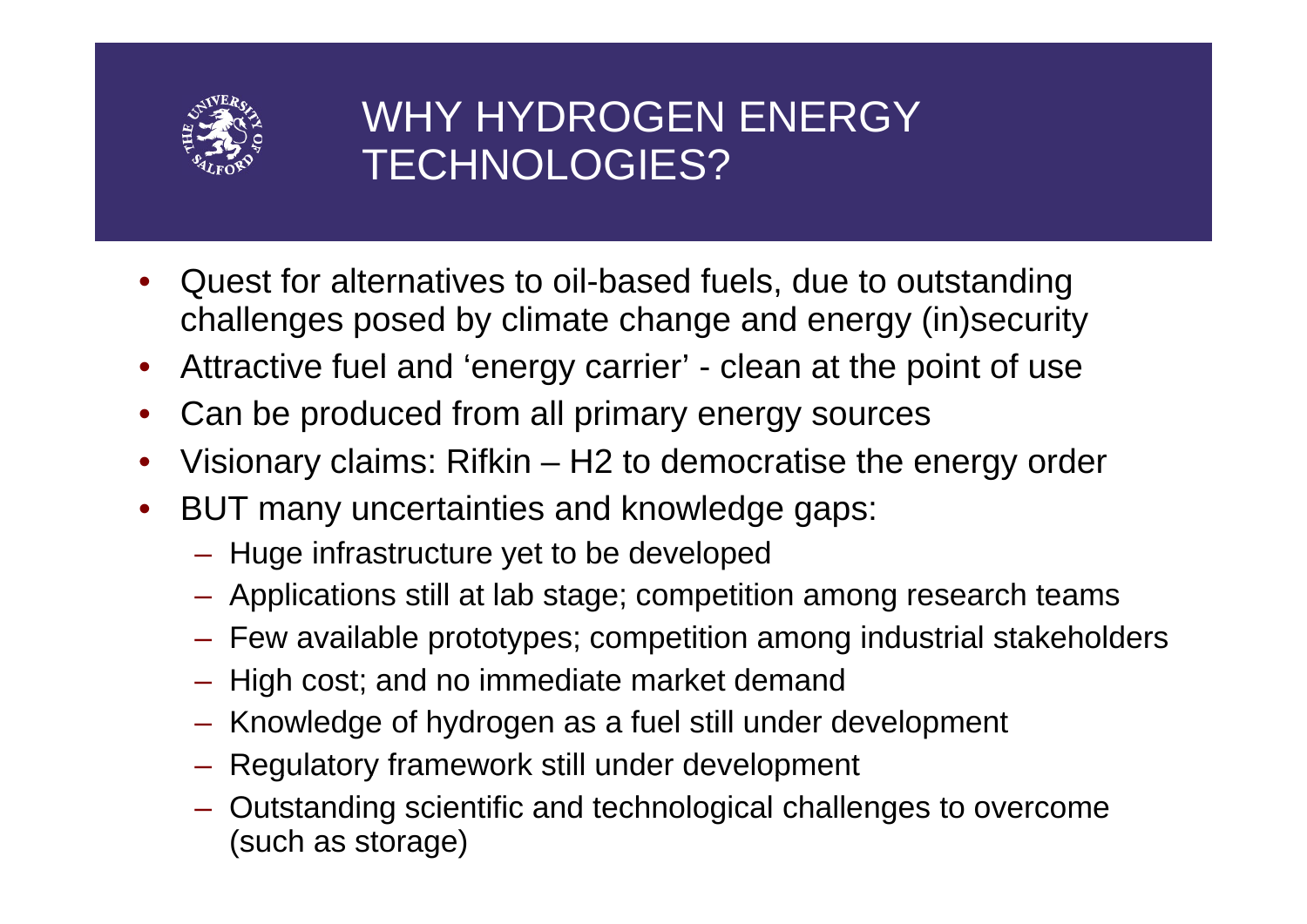

### THE RESEARCH PROJECTS

#### **UKSHEC** www.uk-shec.org.uk

- Sustainable Hydrogen Energy Consortium, funded by EPSRC Supergen Programme (1st phase completed, 2<sup>nd</sup> ongoing)
- Combines scientific, engineering, social & economic research on how <sup>a</sup> sustainable hydrogen economy might be realised
- Social research (conducted in collaboration with PSI & KCL) addressing public understandings and perceptions of hydrogen in 3 areas of the UK with distinctive 'embryonic' hydrogen economies:
	- London: part of the EU-funded CUTE bus demo project
	- Teesside: industrial facilities, infrastructure and skills
	- South Wales: hydrogen to be part of 'sustainable economy'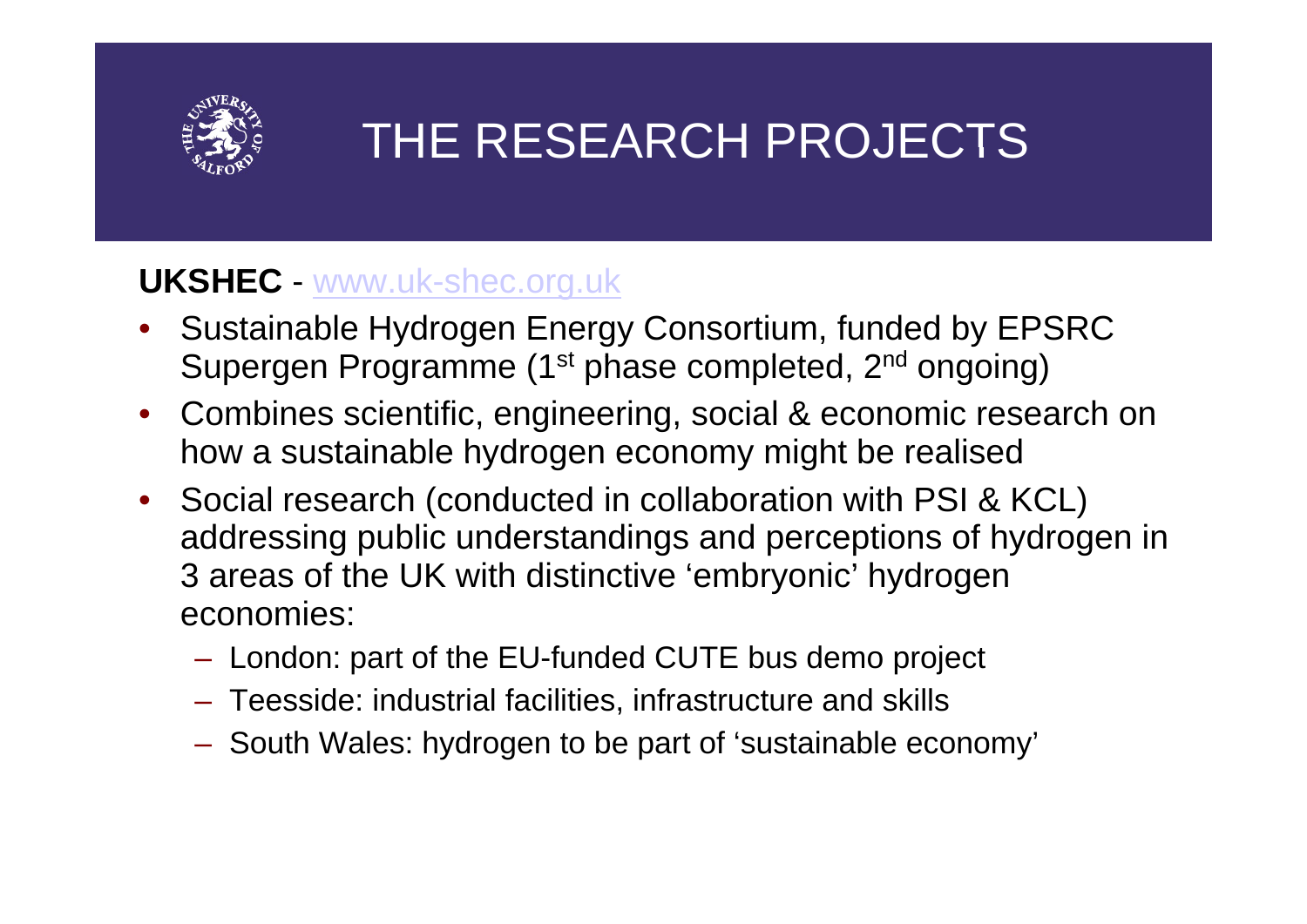

### THE RESEARCH PROJECTS

#### **PEwfH2** www.iscpr.salford.ac.uk

- • Public Engagement with Future Hydrogen Infrastructures in Transport, funded by the Department for Transport, Salford-Manchester University collaboration (completed)
- • Innovative exercise seeking to engage public in debate and deliberation about possible futures involving hydrogen as a major fuel in UK transport
- •• Also elicited opinions and perceptions relating to the infrastructure of production, storage & distribution supporting the use of hydrogen
- • Covered 3 TTW areas of contrasting transport characteristics but with no hydrogen developments:
	- Norwich: semi-rural area very dependent on private car
	- Southampton: multi-transport hub
	- Sheffield: conurbation with a history of public transport policy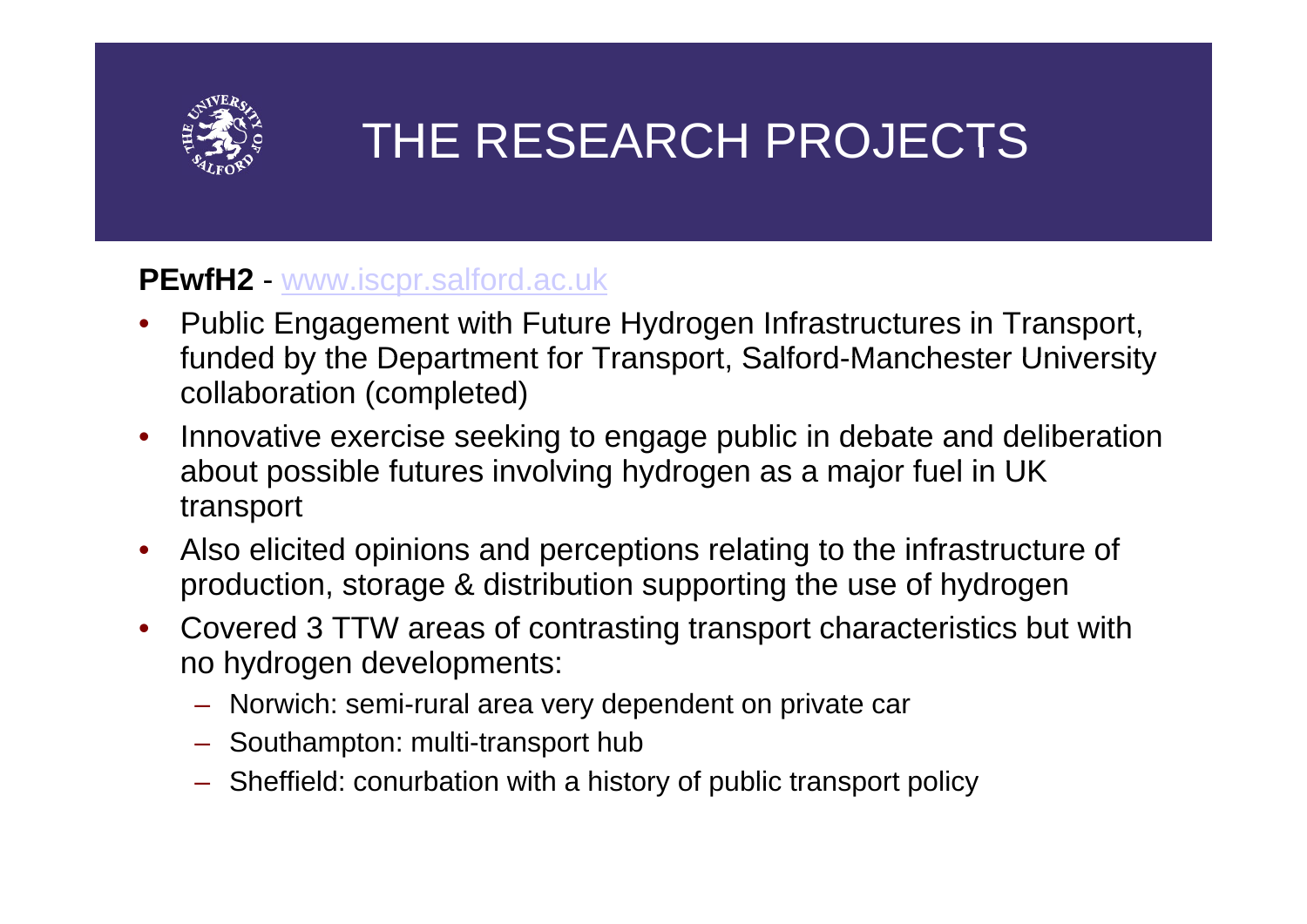

Lay perceptions of hydrogen energy: combined key findings from both projects focus groups

- General awareness of climate change and energy crisis
- • Very low level awareness of hydrogen energy and its technologies
- Ambivalent or agnostic attitudes towards hydrogen economy: neither accept nor reject
- • Frequent questioning of broader issues and contexts of use: demands for information about "the bigger picture", and implicitly requiring a 'whole systems' assessment
- Concerned to know how it would affect their personal circumstances, what difference it would make to their everyday lives, and what its local impact will be (on the economy, employment, environment, safety).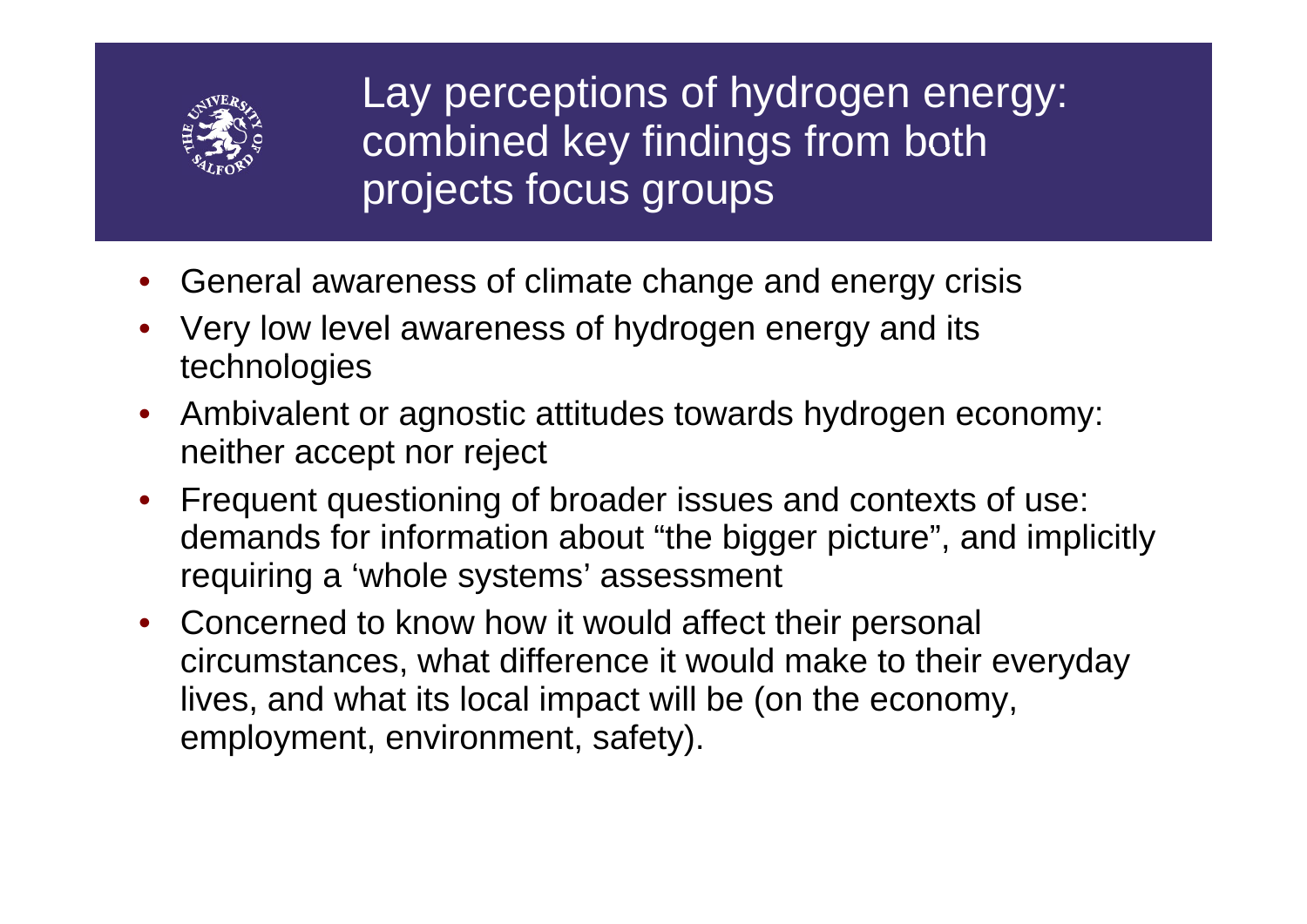

## KEY UKSHEC FINDINGS

- •Safety and risks were not a predominant concern; it was expected that any hazards would be 'engineered out' before public use
- Overwhelming factors influencing public acceptability were cost and convenience; the potential environmental benefits were secondary
- • Reluctance to express unequivocal statements, especially until they had personal experience (with demonstration projects and knowledge of the wider system or infrastructure)
- • Widespread cynicism about public consultation processes; many people were distrustful of business, industry and government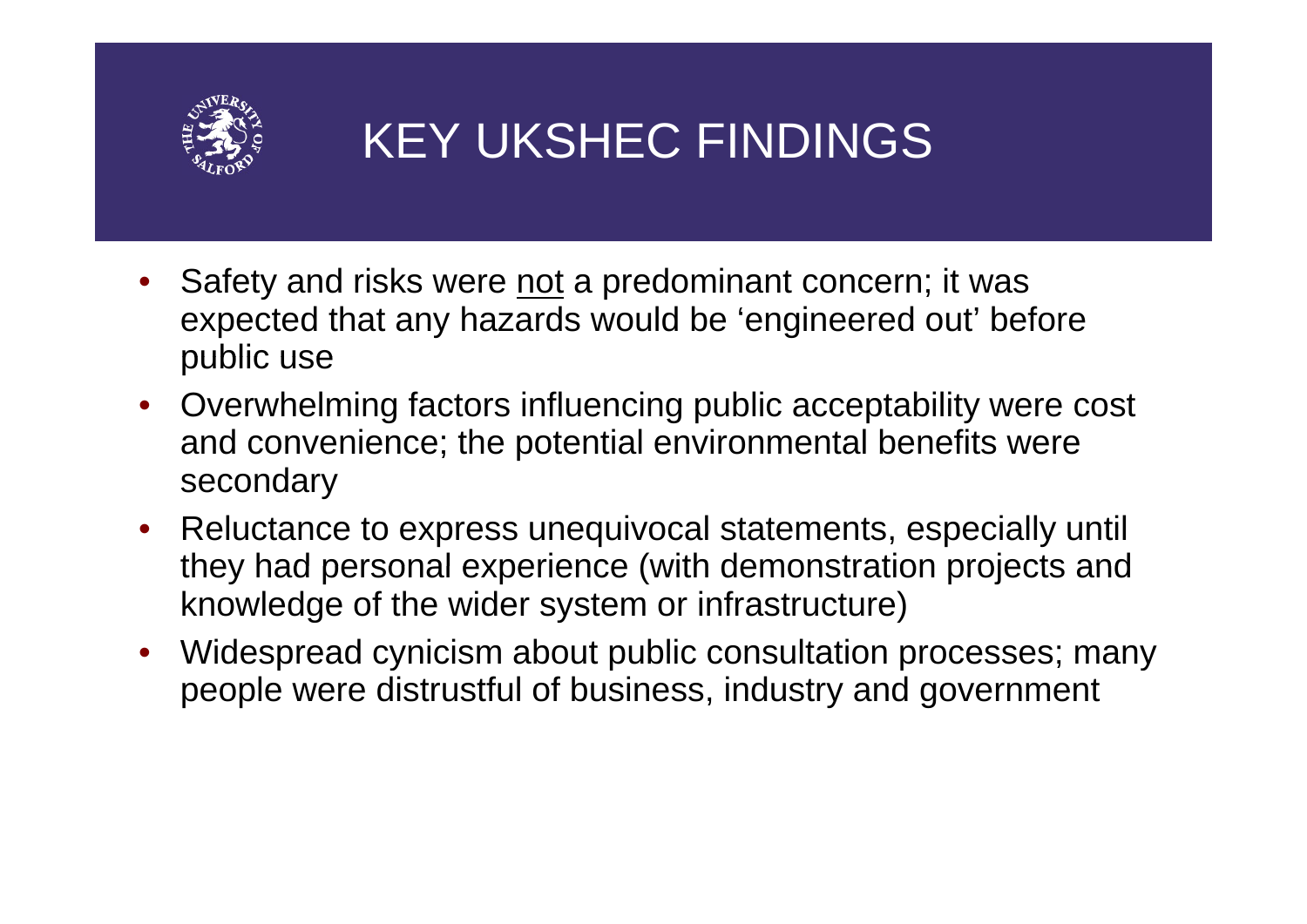

# KEY DfT FINDINGS (1)

- • Little knowledge or awareness of hydrogen, but high levels of interest in obtaining detailed information
- •• Numerous questions asked about how hydrogen was produced, and whether it was a genuine supplement or alternative for fossil fuels
- • Concerns about the relative efficiency (and cost) of hydrogen as an energy carrier compared with conventional fuels
- $\bullet$ • Concern over potential hazards, and the regulation of safety, especially in localised production and re-fuelling in transport
- • Difficulties expressed over imagining <sup>a</sup> future hydrogen economy and its infrastructure for production, storage, distribution and use.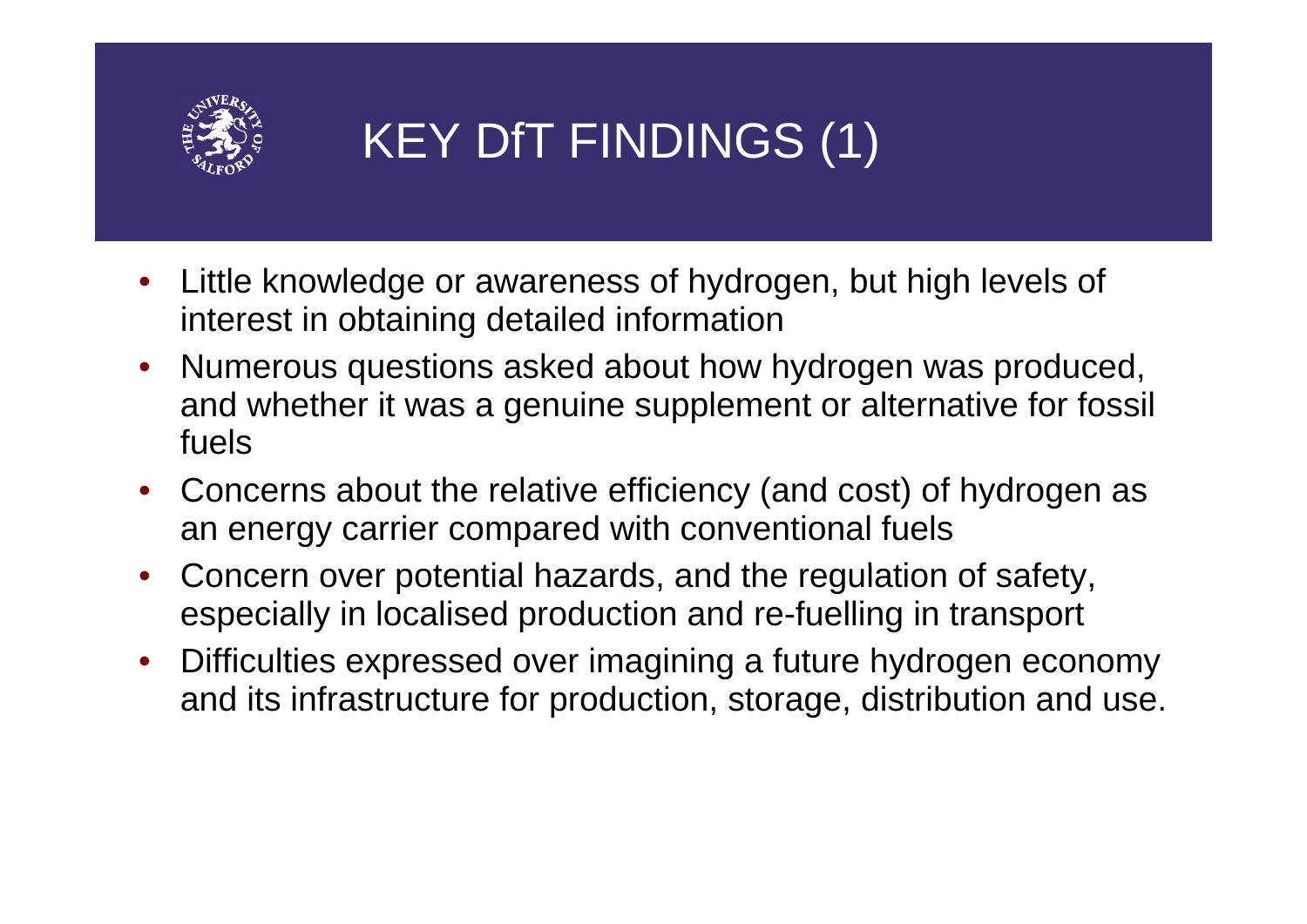

# KEY DfT FINDINGS (2)

- • Many participants unwilling to express opinions about hydrogen until more information was provided from trusted (independent) sources
- $\bullet$  Attitudes were contingent upon knowing how hydrogen energy technolo gies would be used in practice, and how it would affect their lifestyles
- • Many demands for evidence of the benefits expected from the new technologies
- • Consistent view that it was unrealistic to discuss hydrogen energy in isolation
- $\bullet$  Mixed views about the value and importance of public engagement
- •• Widespread cynicism about public consultation and its effect on policy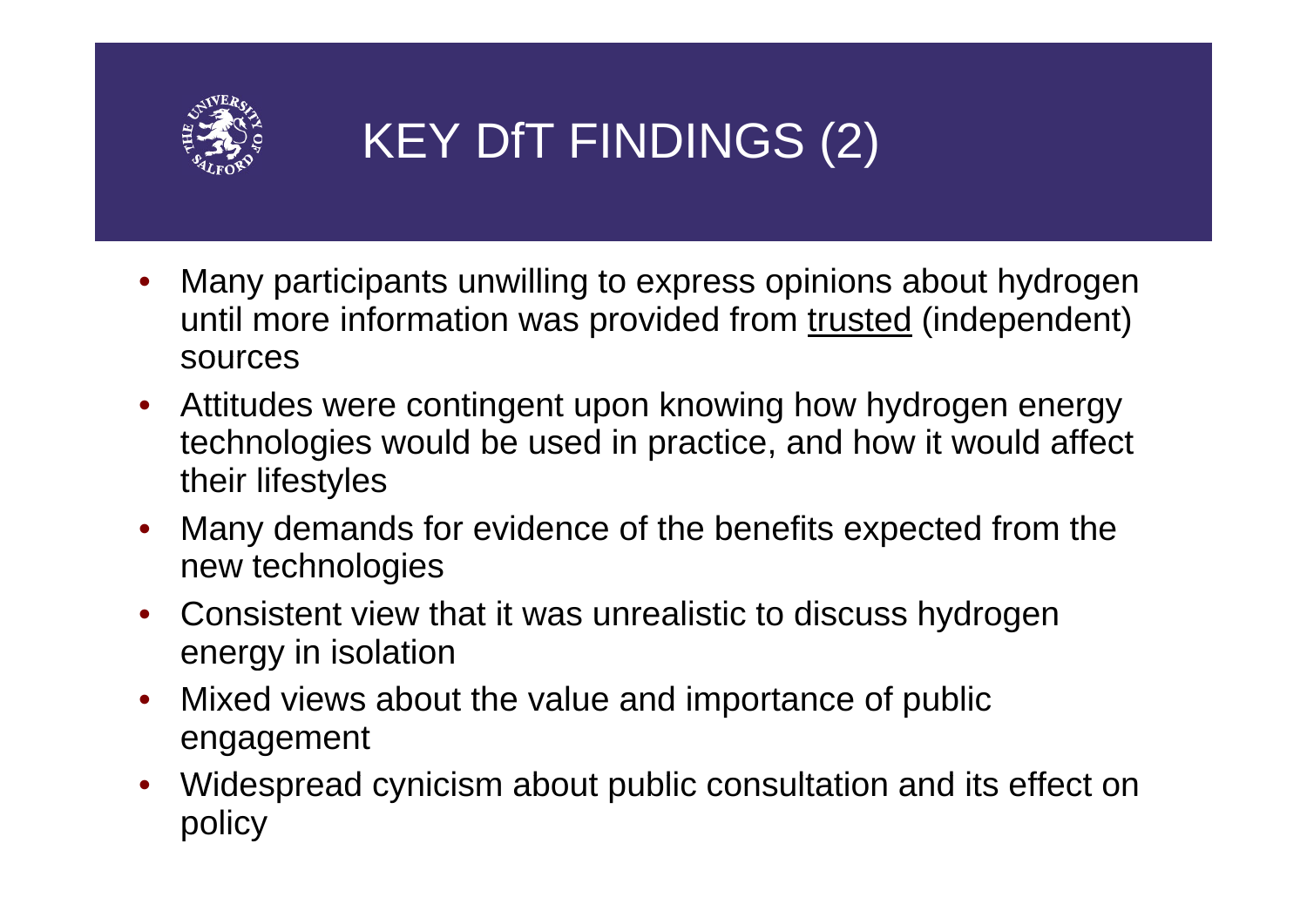

## CONCLUSIONS (1)

- • Involving citizens in upstream public engagement is a worthwhile but highly problematic goal
- •• UPE is extremely difficult where the science is uncertain (or contested) and the technology is still embryonic or emergent.
- $\bullet$  Can meaningful deliberation take place during the fundamental or basic research, or during the R & D phase, or only at the demonstration and applications stage?
- $\bullet$ • In scientific and technological innovation, there are various (competing) stakeholders in business and industry, different university research teams, and various governmental regulators. How can different 'publics' engage with them all?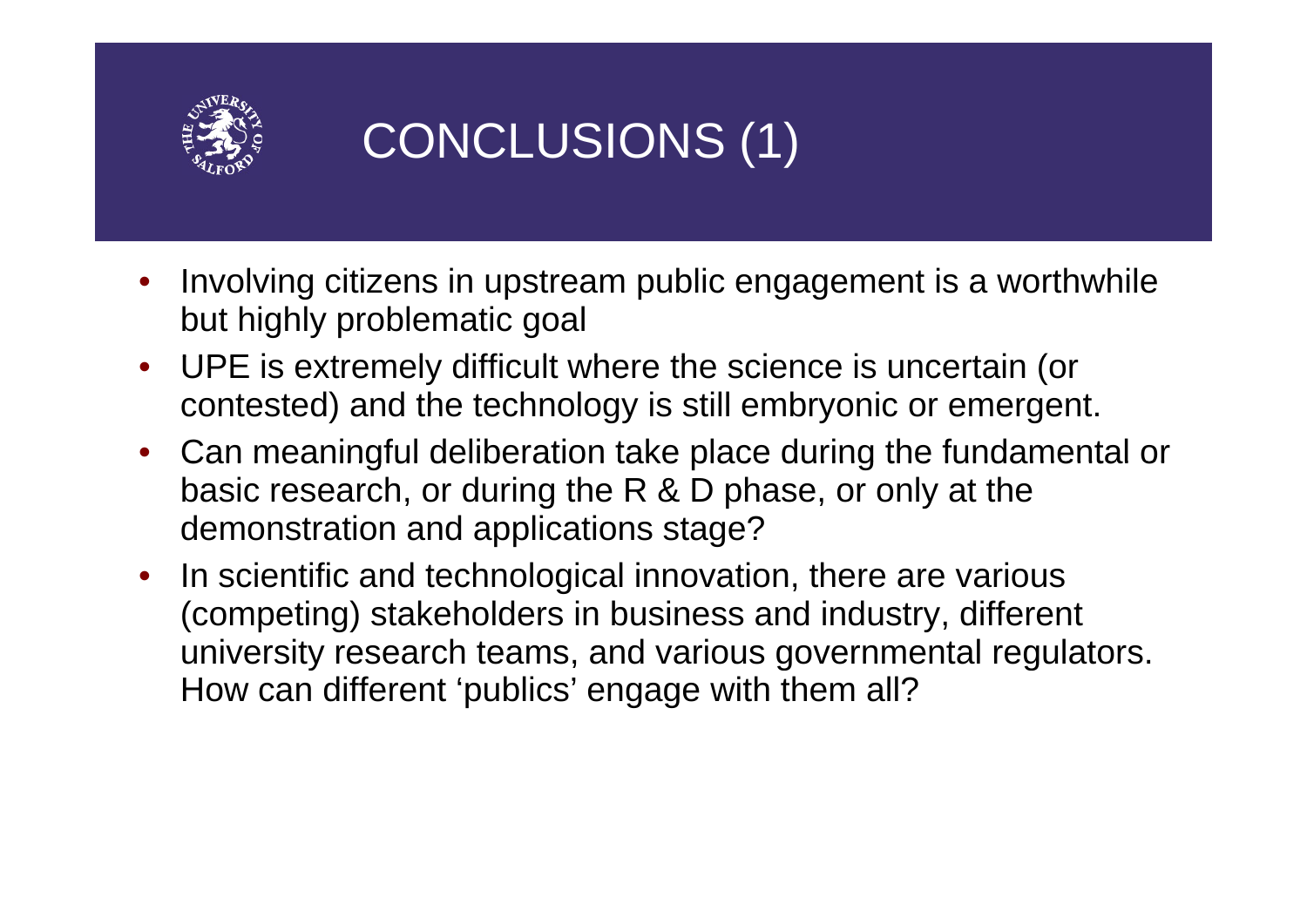

## CONCLUSIONS (2)

- The case-study of hydrogen energy suggests that it is not simply the contested nature of the science, or the competing 'visions' among the stakeholders, or problems in communicating information about risks, which results in citizen *ambivalence*
- •• Rather, it is the difficulty of providing meaningful and realistic *scenarios* for citizens which might enable them to deliberate about, and evaluate, alternatives
- Geels et al (2007) noted that to gain public acceptance of science and technology innovations, these must be ''societally embedded'' in consumers' cultural practices and values. At present, the narrow 'technology-push' approach is dominant in hydrogen energy
- But this ignores (or neglects) citizen expectations to be shown how these future technologies connect with their practical use